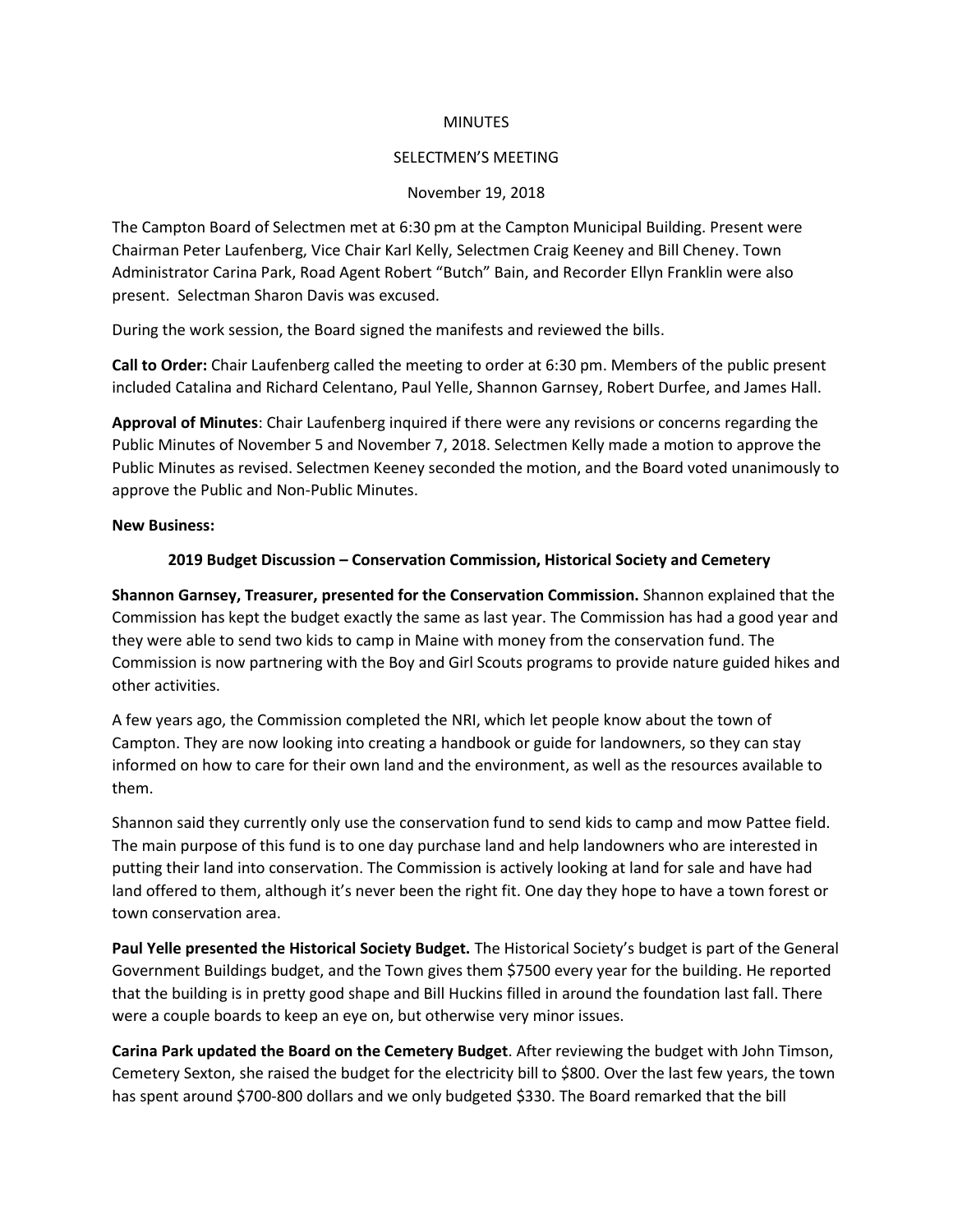seemed high for a site with nothing going on. Chair Laufenberg knows that \$360 of the budget automatically goes to the co-op for their member service fee.

As far as the general operating budget, Carina said we can probably expect a small surplus between \$50- 70,000. Carina met with the health insurance broker Jennah Partington, and she came in with firm numbers for the plans in 2019. There was a 5.66% increase for our current plans through Tufts Health Freedom.

## **Introduction of Catalina Celentano from Eversource**

Catalina is the community relations specialist for Campton, and she has taken over Donna Keeley's position. She is also a relatively new Campton resident.

Catalina reported that Eversource has done a lot of vegetation management tree trimming through Asplundh this season. She has not heard any complaints or issues about this and asked if the Board had, which they replied negative.

Eversource is also doing some transmission work in town, in 2019. She said they currently do a lot of line inspections with helicopters. They try to warn the townspeople ahead of time so people and animals who are nearby know what is going on. They have also begun inspecting with drones and will begin here in Campton in 2019. They hover right over the lines and are much quieter and less invasive than helicopters.

They will also be replacing some wooden poles with brown metal poles. They will look very similar, but are much more resistant to the pileated woodpeckers. There is a plan to change one pole this December which is right in the Beebe River.

They also have a new, more interactive emergency outage map on the website which allows pin pointing locations and shows the restoration time.

Catalina wanted to make sure they have all Campton's critical facilities on file so they can up the restoration time on these facilities. The Board believes there are a few missing from the list, so they will discuss that and then contact Catalina.

# **Bob Durfee came before the Board to give an update on Deer Run Dam.**

Bob reported that they met with the abutters who the Town is seeking an easement from, and got some feedback from them. He pointed out what has changed in their drawings.

They eliminated the guard rail on the western side. They also looked at the property line behind the town's right of way and the Petrycki property. They also increased the fence from four feet to five feet at their request. For the fence, the engineers have proposed a vinyl coated chain link fence (\$25/ft.), but the affected abutters are interested in a fence that would provide more privacy. The maintenance easement from the Petryckis, requires the Town to have access to the property but the Petryckis would still own their property. They would like to maintain some of the privacy they had before and keep the public off their private property. Chair Laufenberg said we are removing a fair amount of trees, which is what provides their privacy. A chain link would not provide privacy. Bob Durfee asked the Board to discuss this with the Petryckis.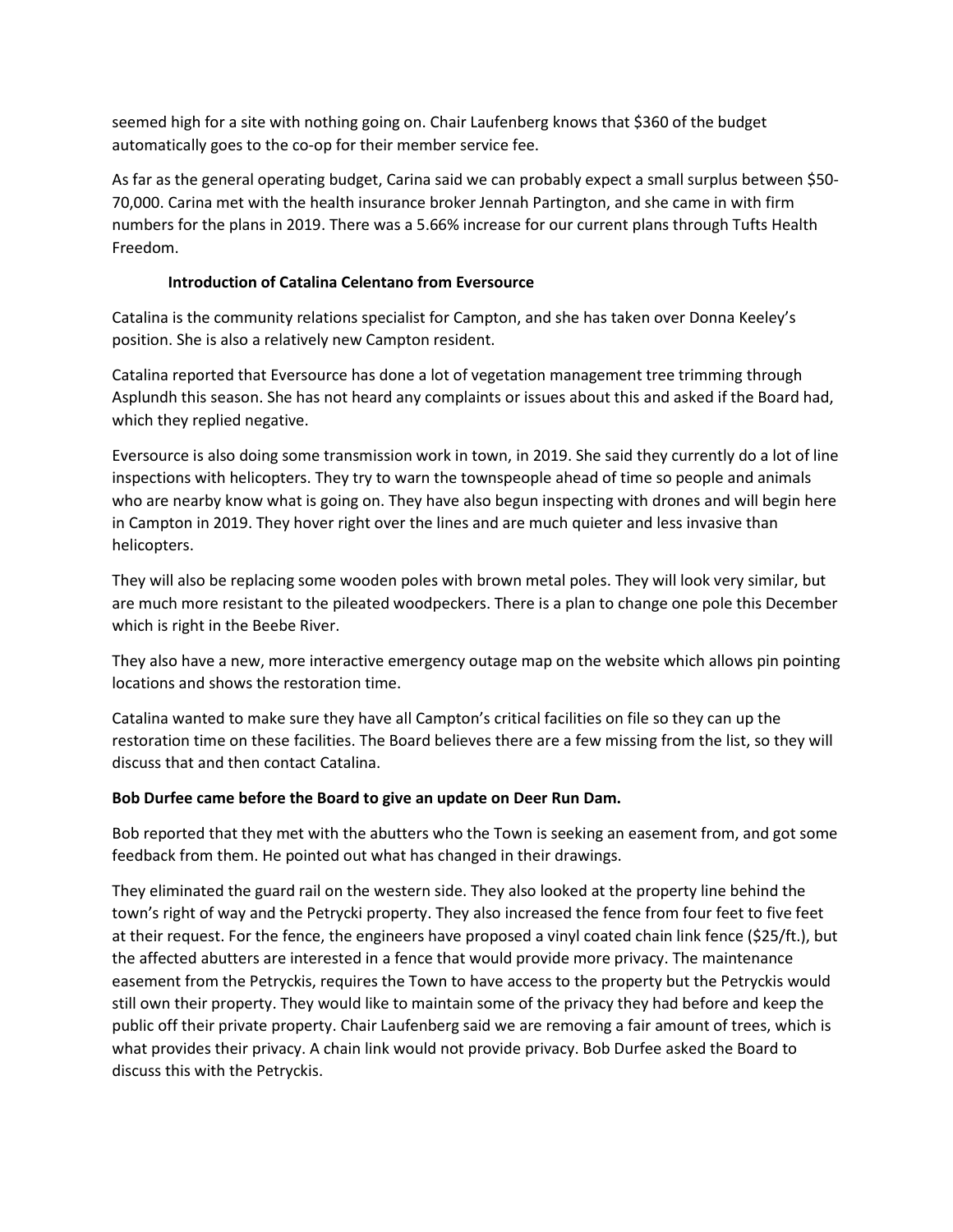Durfee also presented plans to replace two culverts. Selectman Cheney asked if they would look into semi-elliptical culverts. Durfee replied that he doesn't think they can get it in smooth bore and he's not a fan of corrugated plastic.

As far as the right of way plan goes, Dubois and King has gotten all the information from abutters and provided it to Jane Taylor (Town Counsel). Ms. Taylor researched all the deeds and found a subdivision plot plan for this area, and informed Dubois and King that the property lines are wrong and hence the Town's tax map is wrong. She will send Durfee the information to update the property lines. All this really changes is that more of the abutters are identified as common areas rather than individual properties. Once we get these lines accurate, then Ms. Taylor can process the easement documents with the abutters and file the right of way plan at the registry, which is a requirement of processing the easements. Once the right of way plan is updated, they can file the permit application to DES. Dubois and King is intending to file this next week. In addition, they will be filing the permit application to reconstruct the dam with the dam bureau around the first week of December. This application process takes about two weeks. The plan is to go out to bid in January, which should be very timely for the construction community.

As a recap: Dubois and King updated the estimates for the dam reconstruction, changed the fencing issue, added more fence, reduced some guardrails, made some other minor changes and the estimate went up \$3,000. They've presented a separate estimate for the two culverts, which comes to \$22,000 for both. Our total for both projects is \$383,000.

Carina said that even if we only spend \$363,000 we will have to budget \$17,000 in 2019. One solution is to remove the paving from the project as the road is forecasted to be paved in 2019 as part of the Road Agent's budget.

**Action items: The Board will discuss the fence with the Petryckis, and also whether they want two culverts replaced at the same time. Bob Durfee will get information on the semi-elliptical culverts and whether we can get them in smooth bore plastic**.

## **Correspondence:**

- Carina has two versions of the 2019 schedule. The Board decided in favor of meeting every other week, alternating 4:30 and 6:30 times.
- The Board agreed to hold the public Budget hearing on January  $28^{th}$ , 6:30 pm.
- They received the GMI paving bills for the paving that was done. They separated out the road paving, and the work that was done at the fire station. Carina wanted to clarify that the fire station money is coming from the municipal building fund, and the Board affirmed. This is because this work was not classified as road paving.
- Nancy Bell from the Conservation Fund has reached out regarding the Fund's interest in purchasing the town owned cabin on Eastern Corners Rd. (taken last year by tax deed). The Board would like to use a sealed bid process for the sale of the cabin. Carina will find out how the sealed bid process works.
- The Board received a tax agreement spreadsheet in their packets and Carina will contact the people who are behind.
- Certified Computers (CCS) will charge us \$1185 per month for adding the police department to the town's package plan. The Board will decide whether to take this estimate later.